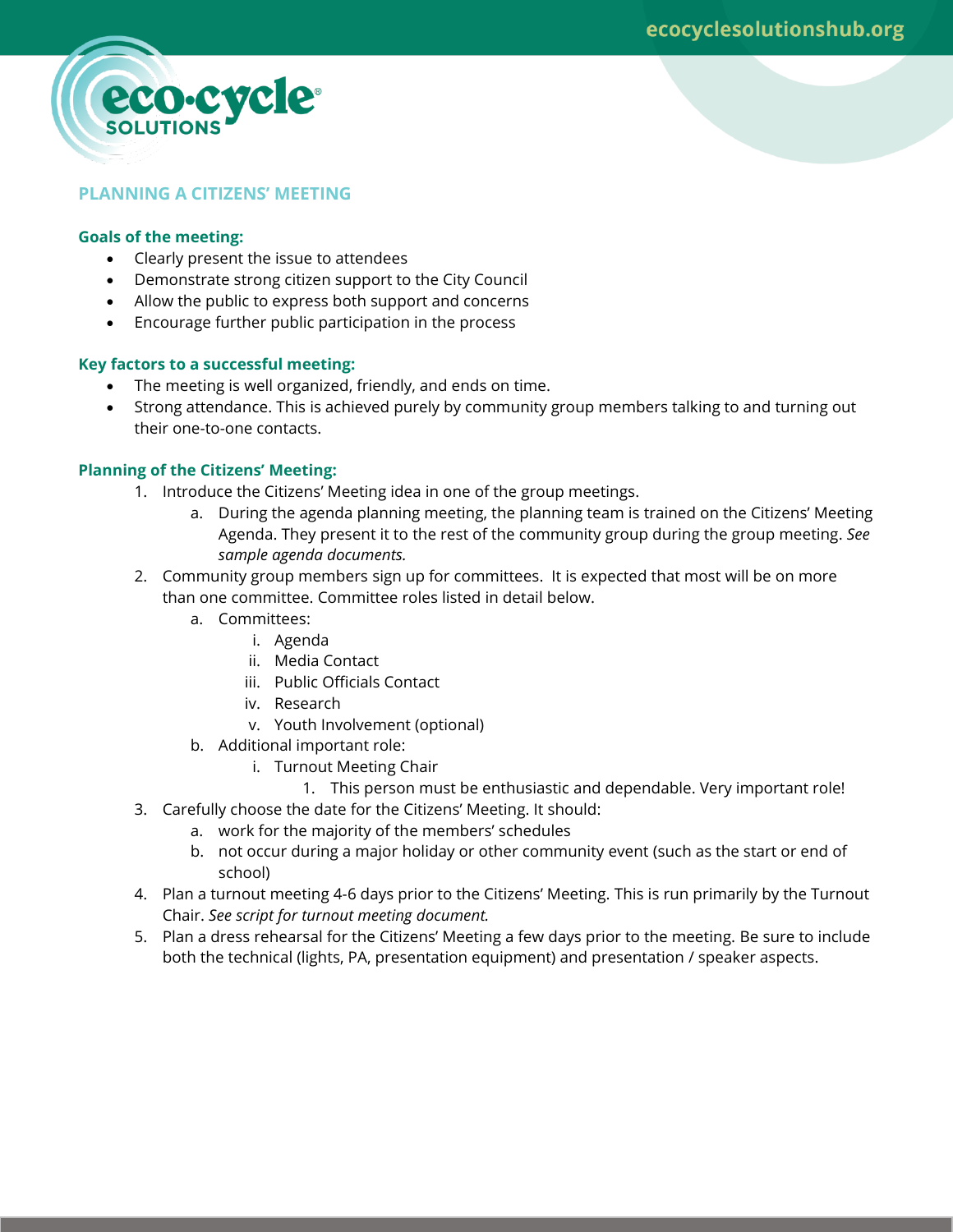

# **Committee Roles and Responsibilities:**

(Committees each have a Chair who is responsible for organizing further meetings and to facilitate communication between the committees).

# **Agenda Committee:**

Responsible for logistics, filling in agenda, & finding suitable location for Citizens' Meeting

Technical Crew

- Stage Manager role (optional)
- Lights
- PA system
- Presentation equipment and screen

# Set-Up Crew

- Create signage
	- o Ground Rules
	- o Group Name / Welcome Banner
	- o Time Sign to signal when time is up during the Public Testimony
	- o Parking Signs
	- o Directional Arrows for Event Night
	- o Program for attendees
- Tables & chairs set up for the presentation, speakers, Public Officials and audience
- Refreshments table
- Media area
- Kids area (optional)

Setting up speakers / roles during meeting:

# Emcee

- Gives the "Welcome and Overview"
- Introduces the Speakers
- Reviews the Ground Rules
- Facilitates the Public Testimony Section
- Invites the Public Officials to speak
- Concludes the meeting

Time Keeper (great role for youth involvement)

 Holds up "Time" sign during Public Testimony to indicate when the time allotted has completed

Research presenters

Public Testimony Planted Speakers

- Two or three "ice breakers" from the group to start the public testimony section of the meeting
- Closer: Summarizes what has been said and ends the testimony on a positive note

# **Media Committee**

- Invites the media to the Citizens' Meeting
- Coordinates interviews between the media and group members